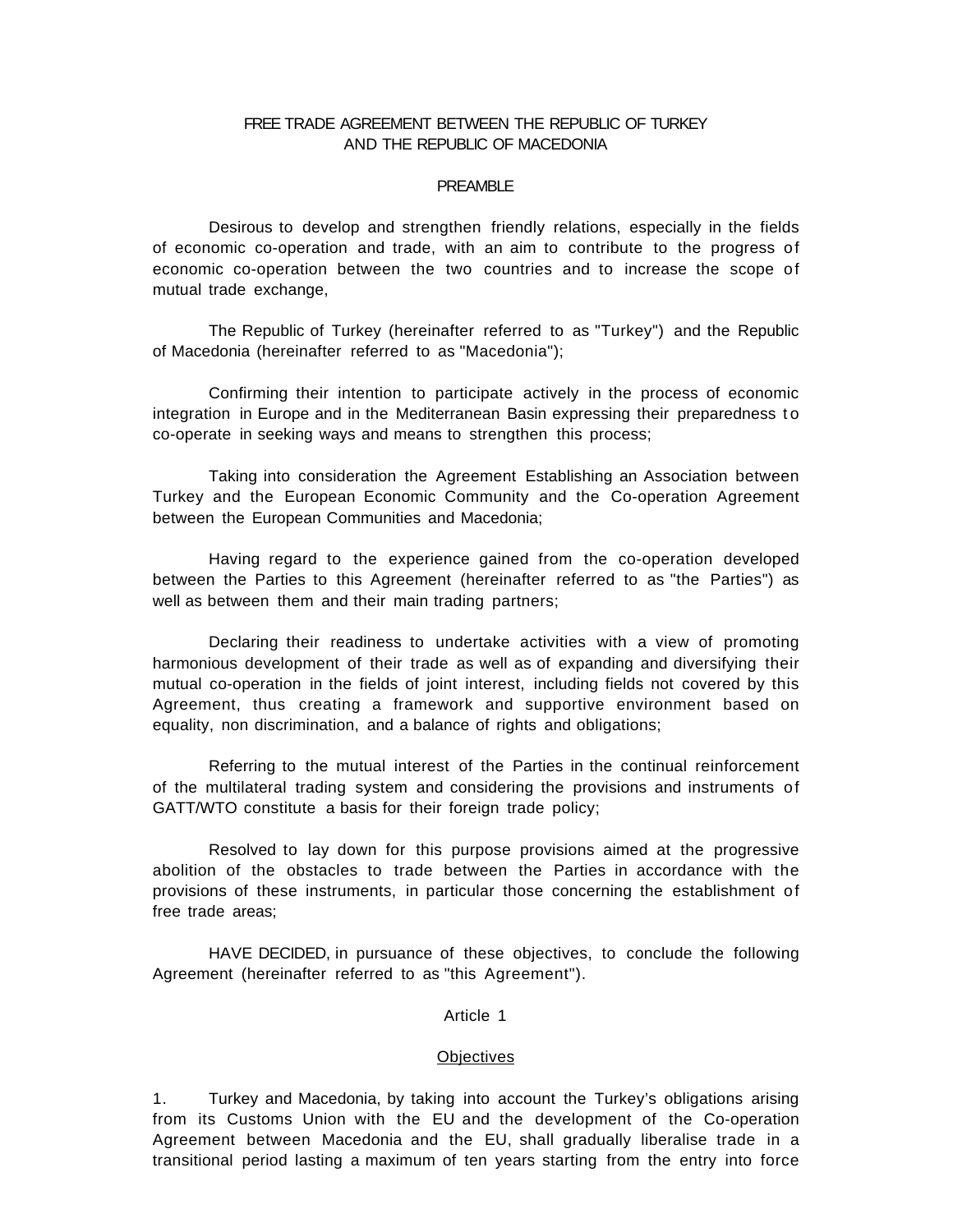of this Agreement in accordance with the provisions of this Agreement and in conformity with those of the GATT 1994 and the other multilateral agreements on trade in goods annexed to the Agreement Establishing the WTO.

- 2. The objectives of this Agreement are:
	- (a) to increase the economic cooperation and raise the living standard of the population of the two countries;
	- (b) to gradually eliminate difficulties and restrictions on trade in goods, including also the agricultural products;
	- (c) to promote, through the expansion of reciprocal trade, the harmonious development of the economic relations between the Parties;
	- (d) to provide fair conditions of competition for trade between the Parties;
	- (e) to contribute in this way, by removal of barriers to trade, to the harmonious development and expansion of world trade;
	- (f) to enhance cooperation between the Parties;
	- (g) to create conditions for further encouragement of investments particularly for the development of joint investments in both countries;
	- (h) to promote trade and cooperation between the Parties in third country markets.

#### Article 2

#### Basic Duties

1. For commercial exchanges covered by this Agreement, the Customs Tariffs of the Parties shall be applied to the classification of goods for imports into them.

2. For each product the basic duty to which successive reductions set out in this Agreement are to be applied shall be the MFN duty that was in force in the Parties on the date of entry into force of this Agreement.

3. If after entry into force of this Agreement, any tariff reduction is applied on an erga omnes basis, in particular, reductions resulting from the tariff agreement concluded as a result of the GATT Uruguay Round or accession of Macedonia to the WTO and Turkey-EC Customs Union or reductions applied by Macedonia to the products originating in the EC, such reduced duties shall replace the basic duties referred to in paragraph 2 as from that date when such reductions are applied.

4. The Parties shall mutually exchange their basic duties.

### **CHAPTER I**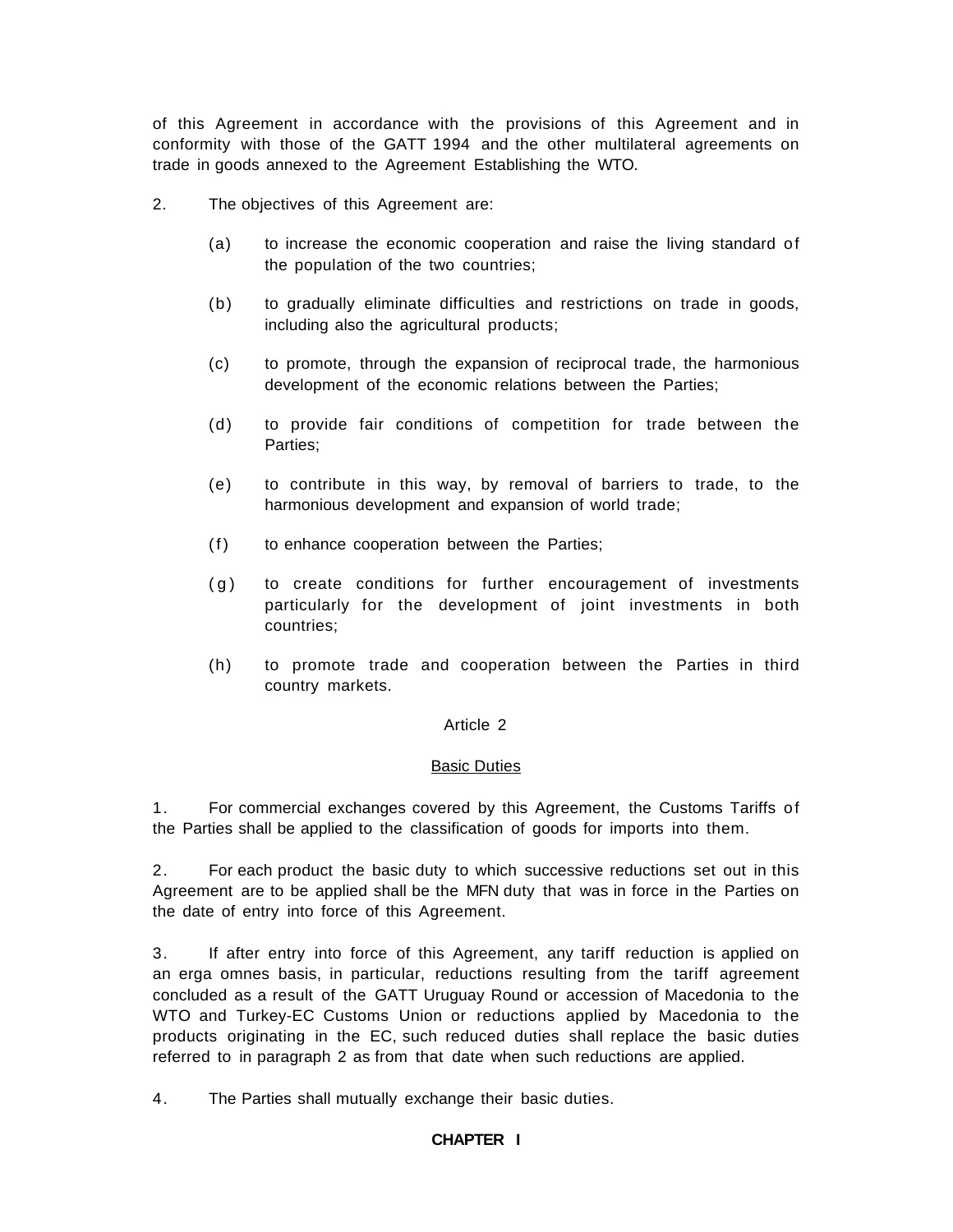# Industrial Products

# Article 3

# **Scope**

The provisions of this Chapter shall apply to products falling within Chapters 25 to 97 of Harmonized Commodity Description and Coding System with the exception of the products listed in Annex I.

# Article 4

# Customs Duties on Imports and Charges having Equivalent Effect

1. No new customs duty on imports or charge having equivalent effect shall be introduced in trade between the Parties from the date of entry into force of this Agreement.

2. Customs duties on imports applicable in Macedonia to products originating in Turkey shall be abolished in accordance with Annex II to this Agreement.

3. Subject to special provisions laid down in Annex III to this Agreement, products originating in Macedonia shall be imported in Turkey free of customs duties or charges having equivalent effect.

4. Any changes in Turkish and Macedonian commitments to the European Communities in this regard shall be referred to the Joint Committee.

# Article 5

# Customs Duties of a Fiscal Nature

The provisions of Article 4 shall also apply to customs duties of a fiscal nature, except the charge for the customs record keeping applied by Macedonia.

# Article 6

# Customs Duties on Exports and Charges having Equivalent Effect

1. No new customs duty on exports or charge having equivalent effect shall be introduced in trade between the Parties.

2. All customs duties on exports and any charges having equivalent effect shall be abolished between the Parties upon entry into force of this Agreement.

# Article 7

# Quantitative Restrictions on Imports and Measures having Equivalent Effect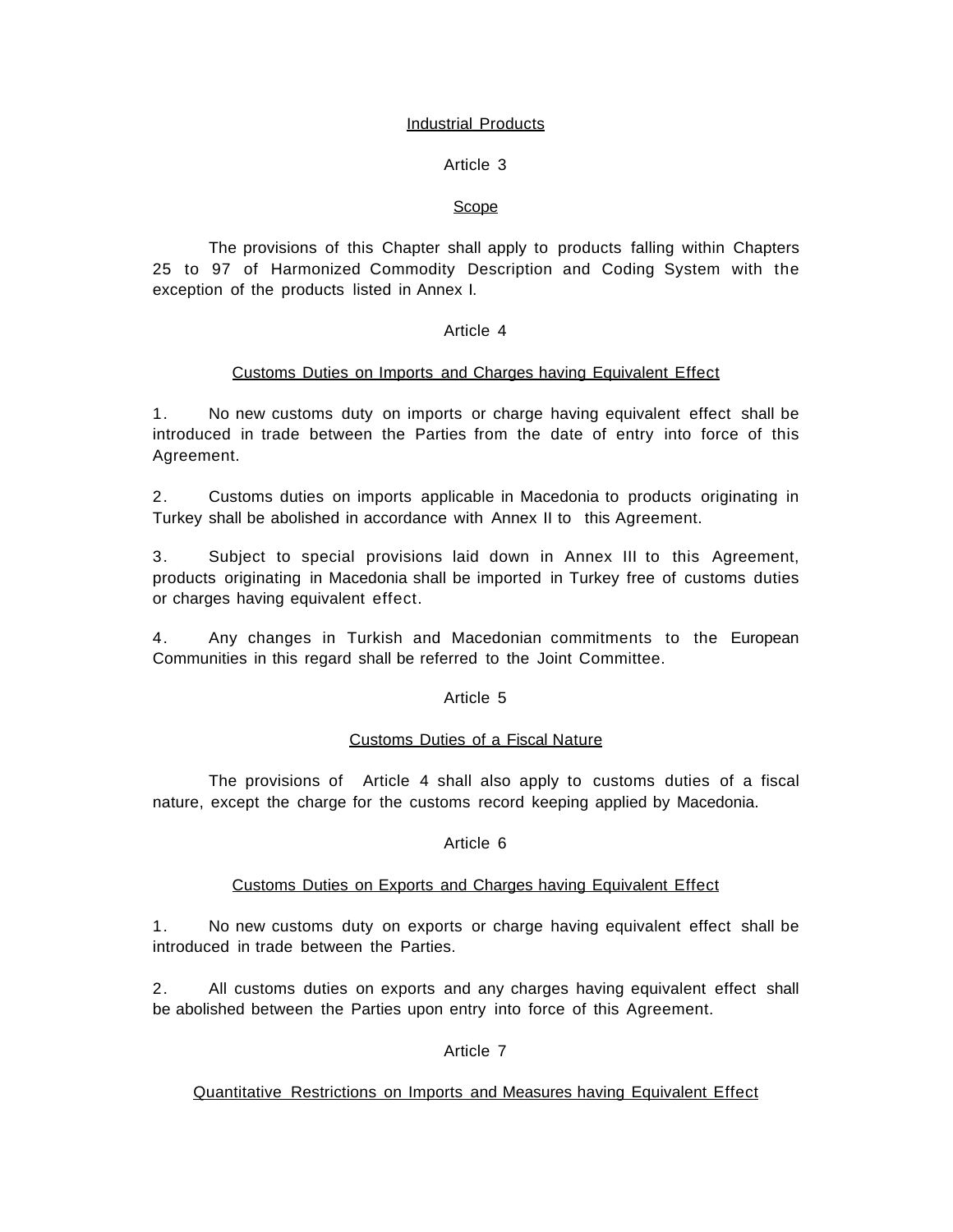1. No new quantitative restriction on imports or measure having equivalent effect shall be introduced nor shall those existing be made more restrictive in trade between the Parties from the date of entry into force of this Agreement.

2. All quantitative restrictions on imports and measures having equivalent effect shall be abolished between the Parties upon the date of entry into force of this Agreement with the exception of textile products which are covered by the Memorandum of Understanding between the Government of Macedonia and the Government of Turkey signed on 27 October 1997.

# Article 8

# Quantitative Restrictions on Exports and Measures having Equivalent Effect

1. No new quantitative restriction on exports or measure having equivalent effect shall be introduced nor shall those existing be made more restrictive in trade between the Parties from the date of entry into force of this Agreement.

2. All quantitative restrictions on exports and any measures having equivalent effect shall be abolished between the Parties upon the date of entry into force of this Agreement.

# Article 9

# Technical Regulations

1. The rights and obligations of the Parties relating to standards or technical regulations and related measures shall be governed by the WTO Agreement on Technical Barriers to Trade.

2. Each Party, upon request of the other Party, shall provide information on particular individual cases of standards, technical regulations and related measures.

3. The Parties shall aim to reduce technical barriers to trade. To this end the Parties will enter where appropriate into negotiations for the conclusion of the agreements for the mutual recognition in the field of conformity assessment, in the spirit of the recommendations of the WTO Agreement on Technical Barriers to Trade.

# **CHAPTER II**

# Agricultural, Processed Agricultural and Fish Products

# Article 1 0

# Scope

1. The provisions of this Chapter shall apply to agricultural, processed agricultural and fish products originating in the Parties.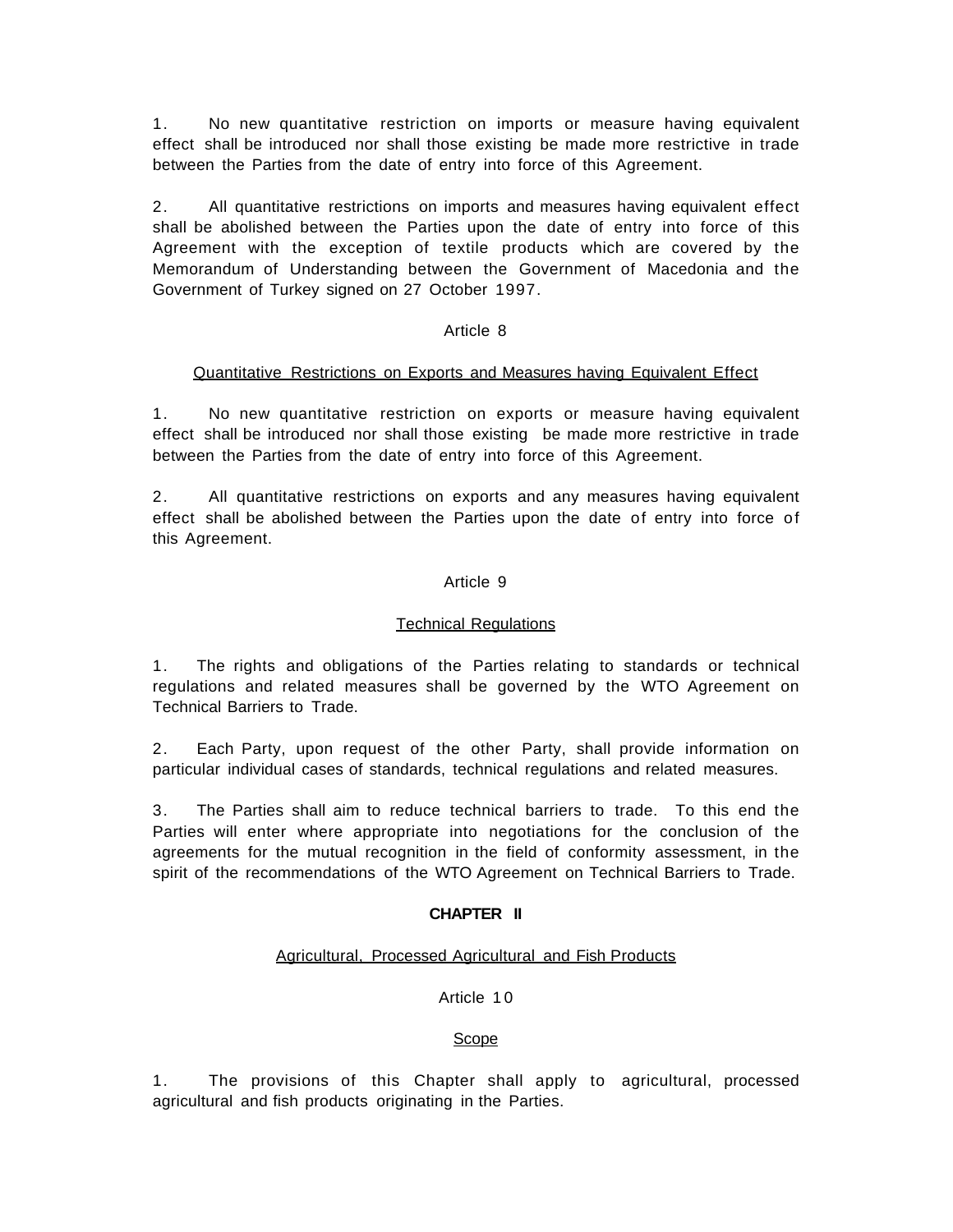2. The term "agricultural products" means for the purpose of this Agreement the products falling within Chapters 1 to 24 of the Harmonized Commodity Description and Coding System and the products listed in Annex I.

# Article 1 1

# Exchange of Concessions

1. The Parties to this Agreement shall mutually allocate concessions set forth in Protocol 1 in accordance with the provisions of this Chapter.

2. Taking into account the role of agriculture in their respective economies; the development of trade in agricultural products between the Parties; the high sensitivity of agricultural products; the rules of their respective agricultural policy, the Parties shall examine in the Joint Committee the possibilities for mutual allocation of future concessions.

3. In pursuance of this objective, Protocol 1 providing for measures to facilitate trade in agricultural products has been concluded between the Parties.

# Article 1 2

# Sanitary and Phytosanitary Measures

The Parties shall not apply their regulations in sanitary and phytosanitary matters as an arbitrary or unjustifiable discrimination or a disguised restriction on trade between them. The Parties shall apply their sanitary measures within the spirit of the provisions of the GATT and the other relevant WTO agreements.

# **CHAPTER III**

# Right of Establishment and Supply of Services

# Article 1 3

1. The Parties to this Agreement recognize the growing importance of certain areas, such as services and investments. In their efforts to gradually develop and broaden their co-operation, in particular in the context of the European integration, they will co-operate with the aim of achieving a progressive liberalization and mutual opening of their markets for investments and trade in services, taking into account relevant provisions of the General Agreement on Trade and Services.

2. The Parties will discuss in the Joint Committee this cooperation with the aim of developing and deepening of their relations governed in this Article.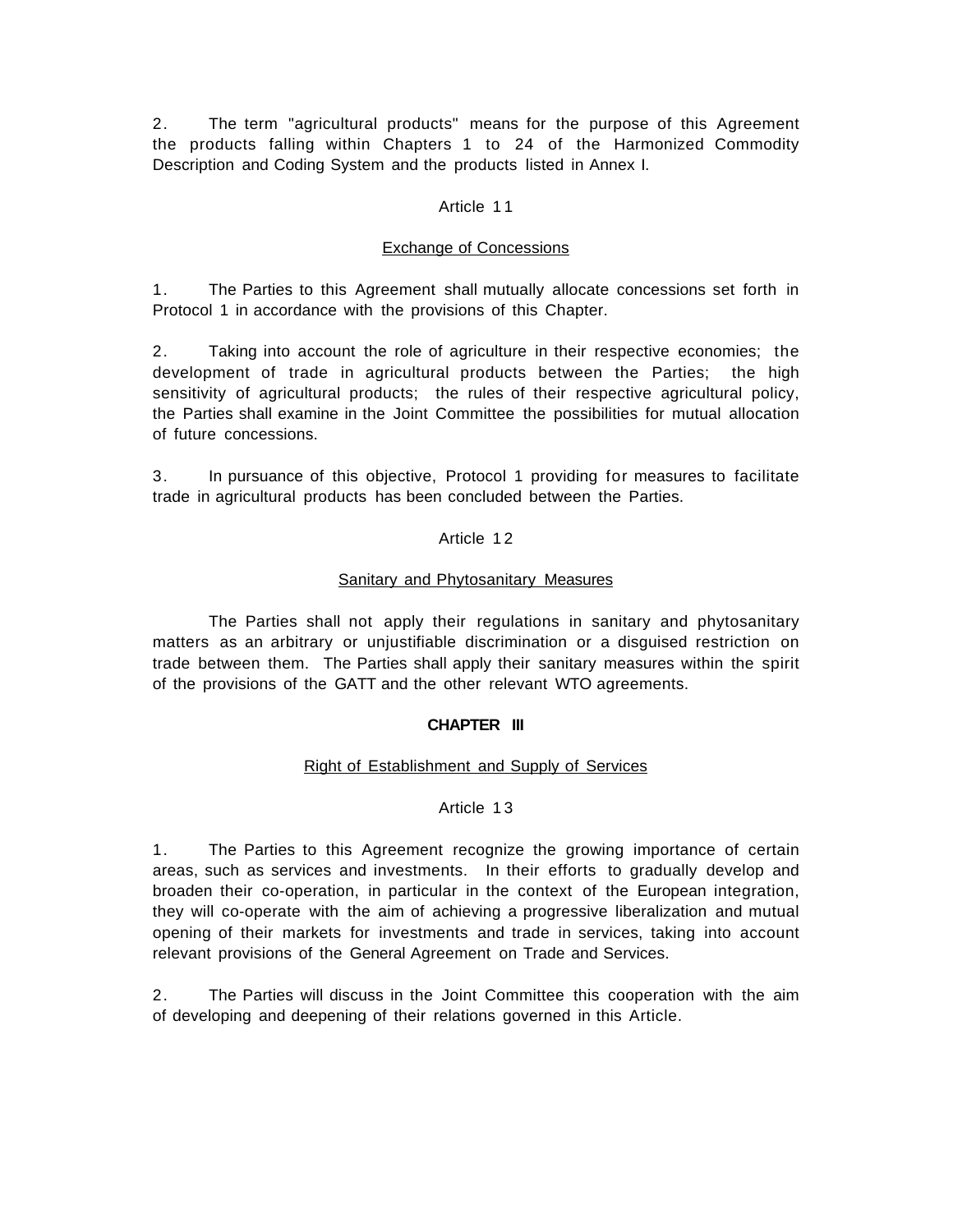# **CHAPTER IV**

# Common Provisions

### Article 1 4

### Internal Taxation

1. The Parties to this Agreement shall refrain from any measure or practice of an internal fiscal nature establishing, whether directly or indirectly, discrimination between the products of one Party and like products originating in the other Party.

2. Products exported to one of the Parties may not benefit from repayment of internal taxes in excess of the amount of direct or indirect taxes imposed on them.

#### Article 1 5

### Trade Relations Governed by Other Agreements

1. This Agreement shall not prevent the maintenance or establishment of customs unions, free trade areas or arrangements for cross-border trade of the Parties with third countries to the extent that these do not negatively affect the trade regime and in particular the provisions concerning rules of origin provided for by this Agreement.

2. Exchange of information shall take place, upon request of either Party, within the Joint Committee concerning agreements establishing such customs unions or free trade areas.

#### Article 1 6

# Structural Adjustment

1. Exceptional measures of limited duration which derogate from the provisions of Article 4 may be taken by the Parties in the form of increased customs duties.

2. These measures may only concern infant industries, or certain sectors undergoing restructuring or facing serious difficulties, particularly where these difficulties produce important social problems.

3. Customs duties on imports applicable in the Parties to products originating in the other Party introduced by these measures may not exceed 25 per cent ad valorem and shall maintain an element of preference for products originating in the other Party. The total value of imports of the products which are subject to these measures may not exceed 15 per cent of total imports of industrial products from the other Party as defined in Article 4, during the last year for which statistics are available.

4. These measures shall be applied for a period not exceeding five years unless a longer duration is authorized by the Joint Committee. They shall cease to apply at the latest on the expiry of the transitional period.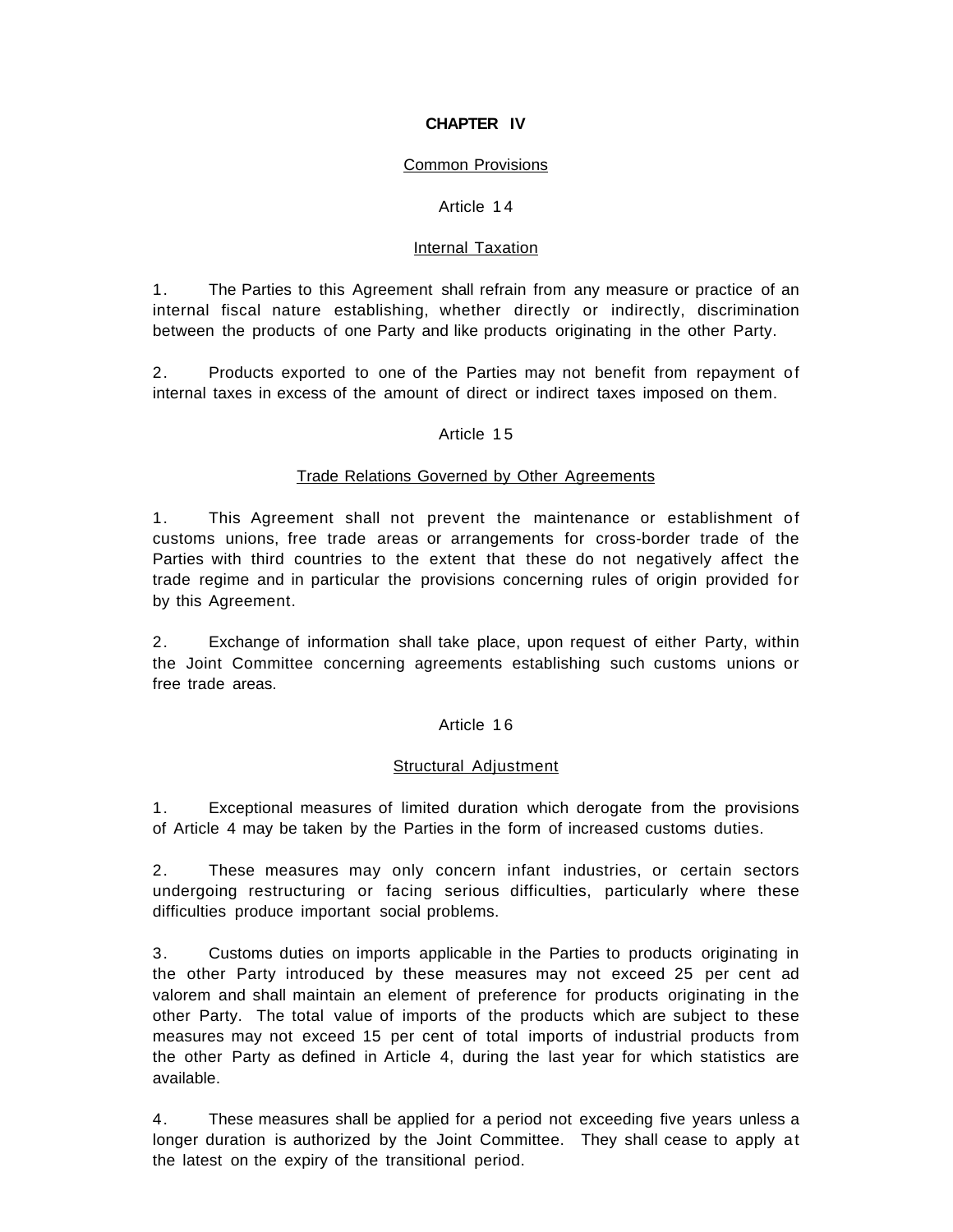5. No such measures can be introduced in respect of a product if more than three years have elapsed since the elimination of all duties and quantitative restrictions or charges or measures having an equivalent effect concerning that product.

6. The Parties shall inform the Joint Committee of any exceptional measures they intend to take and, at the request of either Party, consultations shall be held in the Joint Committee on such measures and the sectors to which they apply before they are applied. When taking such measures the Parties shall provide the Joint Committee with a schedule for the elimination of the customs duties introduced under this Article. This schedule shall provide for a phasing out of these duties starting at the latest two years after their introduction, at equal rates. The Joint Committee may decide on a different schedule.

### Article 1 7

### Dumping

If a Party finds that dumping, within the meaning of Article VI of General Agreement on Tariffs and Trade is taking place in trade relations governed by this Agreement, it may take appropriate measures against that practice in accordance with Article VI of the GATT and the rules established by agreements related to that Article, under the conditions and in accordance with the procedures laid down in Article 21 of this Agreement.

#### Article 1 8

# Emergency Action on Imports of Particular Products

Where any product is being imported into either of the Parties in such increased quantities and under such conditions as to cause, or threaten to cause:

- (a) serious injury to domestic producers or disturbances on the market of like or directly competitive products;
- (b) serious disturbances in any sector of the economy or difficulties which could bring about serious deterioration in the economic situation of a region**,**

the Party concerned may take appropriate measures under the conditions and in accordance with the procedures laid down in Article 21.

#### Article 1 9

#### Re-export and Serious Shortage

Where compliance with the provisions of Articles 6 and 8 leads to:

(a) re-export towards a third country against which the exporting Party to this Agreement maintains for the product concerned quantitative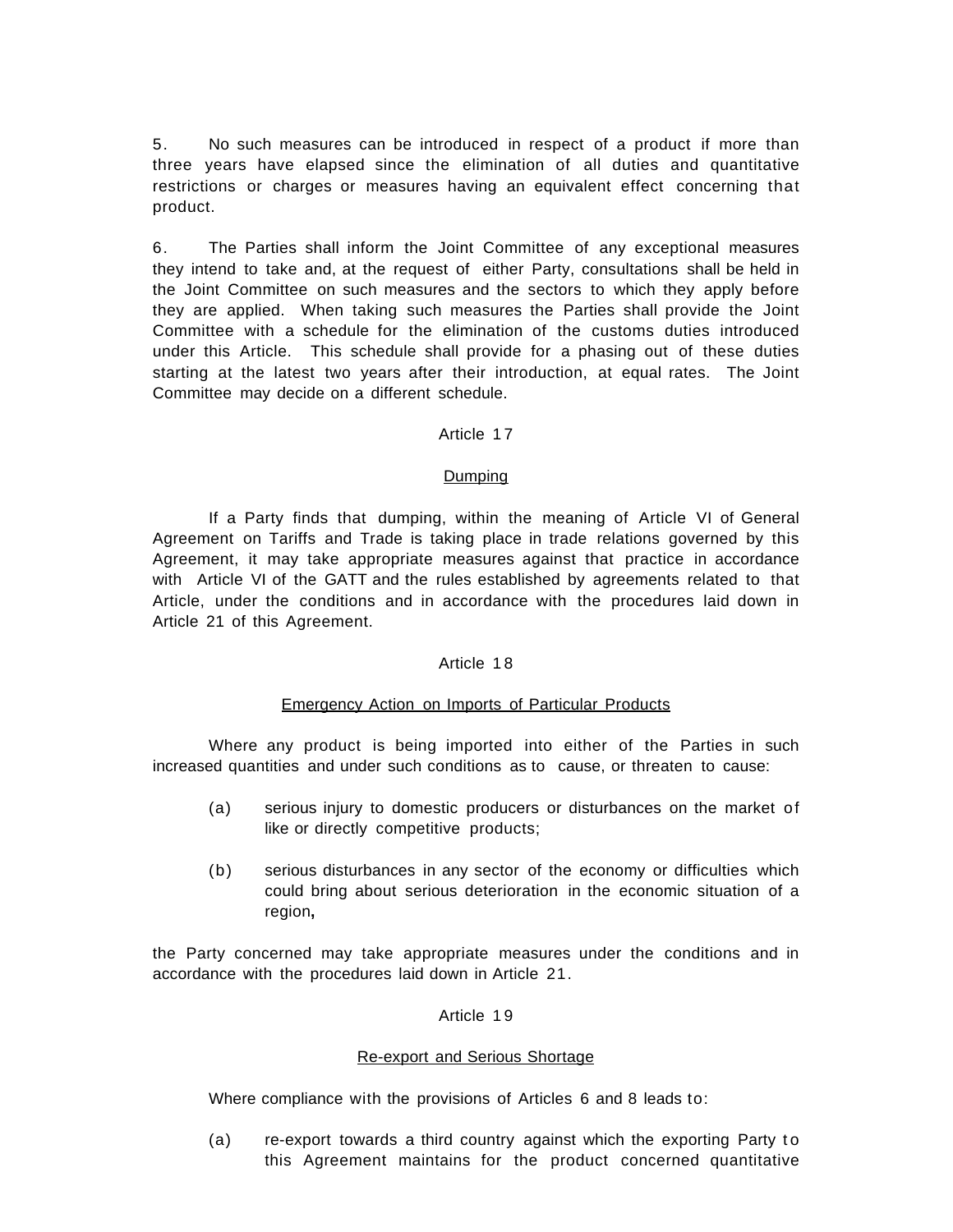export restrictions, export duties or measures or charges having equivalent effect; or

(b) a serious shortage, or threat thereof, of a product essential to the exporting Party;

and where the situations referred to above give rise or are likely to give rise to major difficulties for the exporting Party, that Party may take appropriate measures under the conditions and in accordance with the procedures laid down in Article 21 of this Agreement. The measures shall be non-discriminatory and be eliminated when conditions no longer justify their maintenance.

### Article 2 0

#### **State Monopolies**

1. The Parties shall progressively adjust any state monopoly of a commercial character so as to ensure that by the end of the year following the entry into force of this Agreement, no discrimination regarding the conditions under which goods are procured and marketed will exist between nationals of the Parties.

2. The Joint Committee shall be informed about the measures adopted to implement this objective.

### Article 2 1

# Procedure for The Application of Safeguard Measures

1. Before initiating the procedure for the application of safeguard measures set out in this Article, the Parties shall endeavour to solve any differences between themselves through direct consultations, and shall inform the other Party thereof.

2. In the cases specified in Articles 17, 18, 19, 24 and 32 a Party which is considering to resort to safeguard measures shall promptly notify the Joint Committee thereof. The Party concerned shall provide the Joint Committee with all relevant information and give it the assistance required to examine the case. Consultations between the Parties shall take place without delay in the Joint Committee with a view to finding a commonly acceptable solution.

3. If, within one month of the matter being referred to the Joint Committee, the Party in question fails to put an end to the practice objected to or to the difficulties notified and in the absence of a decision by the Joint Committee in the matter, the concerned Party may adopt the safeguard measures it considers necessary to remedy the situation.

4. The safeguard measures taken shall be notified immediately to the Joint Committee. They shall be restricted, with regard to their extent and to their duration, to what is strictly necessary in order to rectify the situation giving rise to their application and shall not be in excess of the damage caused by the practice or the difficulty in question. Priority shall be given to such measures that will least disturb the functioning of this Agreement.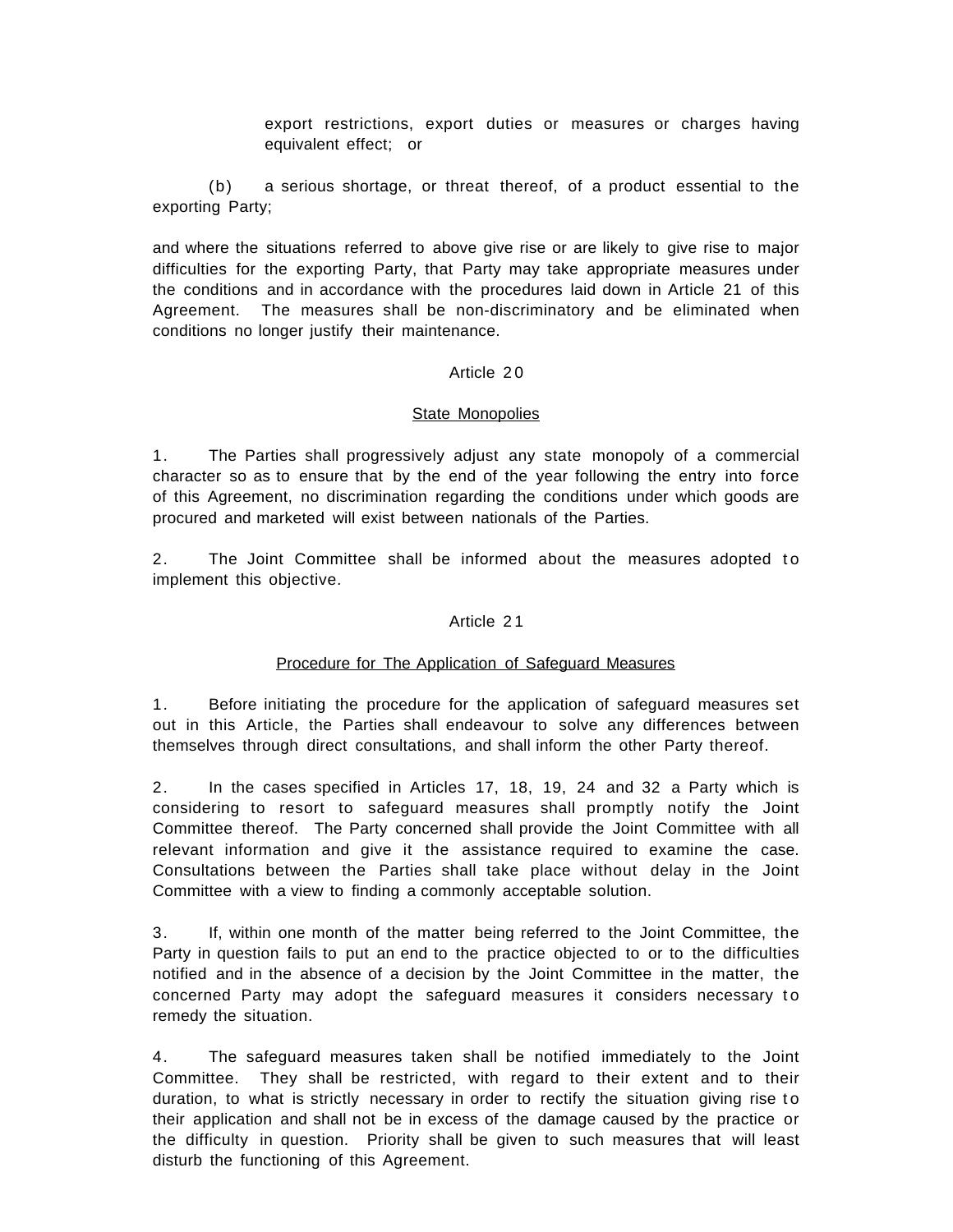5. The safeguard measures taken shall be the subject of regular consultations within the Joint Committee with a view to their relaxation, or abolition when conditions no longer justify their maintenance.

6. Where exceptional circumstances requiring immediate action make prior examination impossible, the Party concerned may, in the cases of Articles 17, 18, 19, 24 and 32, apply forthwith the precautionary measures strictly necessary to remedy the situation. The measures shall be notified without delay to the Joint Committee and consultations between the Parties to this Agreement shall take place within the Joint Committee.

### Article 2 2

#### Rules of Origin and Cooperation between the Customs Administrations

Protocol 2 lays down the rules of origin and methods of administrative cooperation.

### Article 2 3

# **Payments**

Any settlement and payment arising from trade of goods, services and rights to non material goods between both states shall be made in convertible currency, in accordance with the respective legislation of the Parties.

# Article 2 4

#### Rules of Competition Concerning Undertakings, State Aid

1. The following are incompatible with the proper functioning of this Agreement, in so far as they affect trade between the Parties:

- (a) all agreements between undertakings, decisions by associations of undertakings and concerted practices between undertakings which have as their object or effect the prevention, restriction or distortion of competition;
- (b) abuse by one or more undertakings of dominant position in the territories of the Parties as a whole or in a substantial part thereof;
- (c) any state aid which distorts or threatens to distort competition by favoring certain undertakings or the production of certain goods.

2. Each Party shall ensure transparency in the area of state aid. Upon request by one Party, the other Party shall provide information on particular individual cases of state aid.

3. For the purpose of applying the provisions of paragraph 1 of this Article, the Parties will take the measures in conformity with the procedures and under the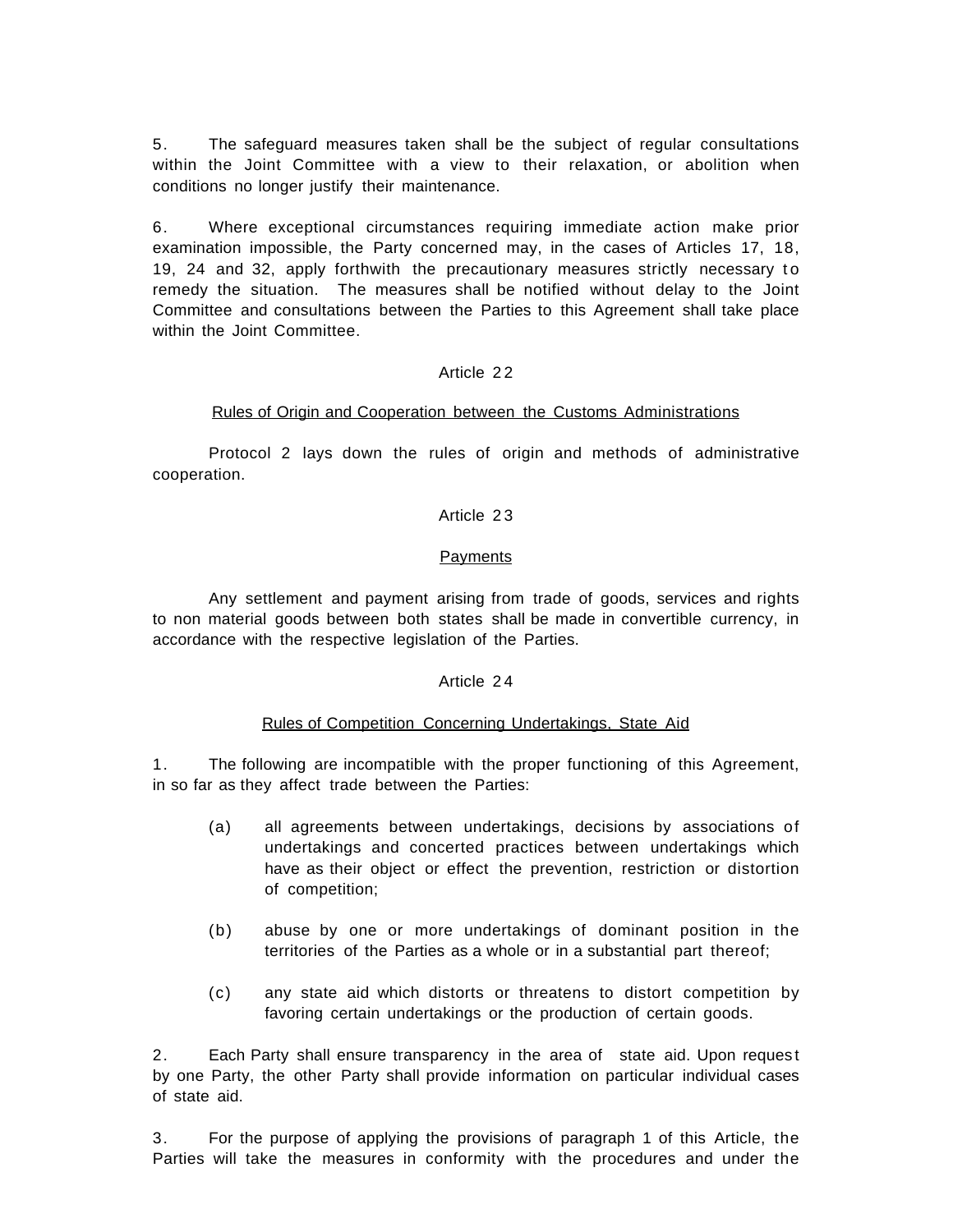conditions laid down in their respective Agreements with the European Communities. In case of any change in those procedures and/or conditions these changes will be applicable between the Parties.

4. If the Parties consider that a particular practice is incompatible with the terms of the first paragraph of this Article, and:

- (a) is not adequately dealt with under the implementing rules referred to in paragraph 3 of this Article, or;
- (b) in the absence of such rules, and if such practice causes or threatens to cause serious prejudice to the interest of the other Party or material injury to its domestic industry, including its services industry,

it may take appropriate measures after consultation within the Joint Committee or after thirty working days following referral for such consultation.

5. In the case of practices incompatible with paragraph 1(c) of this Article, such appropriate measures may, where the WTO/GATT 1994 applies thereto, only be adopted in conformity with the procedures and under the conditions laid down by the WTO/GATT 1994 and any other relevant instrument negotiated under its auspices which are applicable between the Parties.

6. Notwithstanding any provisions to the contrary adopted in conformity with paragraph 3 of this Article, the Parties shall exchange information taking into account the limitations imposed by the requirements of professional and business secrecy.

# Article 2 5

# Balance of Payments Difficulties

Where either Party is in a serious balance of payments difficulties or under threat thereof, the Party concerned may in accordance with the conditions laid down within the framework of WTO/GATT 1994 and with Article VIII of the Articles of Agreement of International Monetary Fund, adopt restrictive measures, which shall be of limited duration and may not go beyond what is necessary to remedy the balance of payments situation. The Party concerned shall inform the other Party forthwith of their introduction and present to the other Party, as soon as possible, of a time schedule of their removal.

# Article 2 6

# Intellectual, Industrial and Commercial Property

1. The Parties shall provide suitable and effective protection of intellectual, industrial and commercial property rights in line with the highest international standards. This shall encompass effective means of enforcing such rights.

2. Implementation of this Article shall be regularly assessed by the Parties. If difficulties which affect trade arise in connection with intellectual, industrial and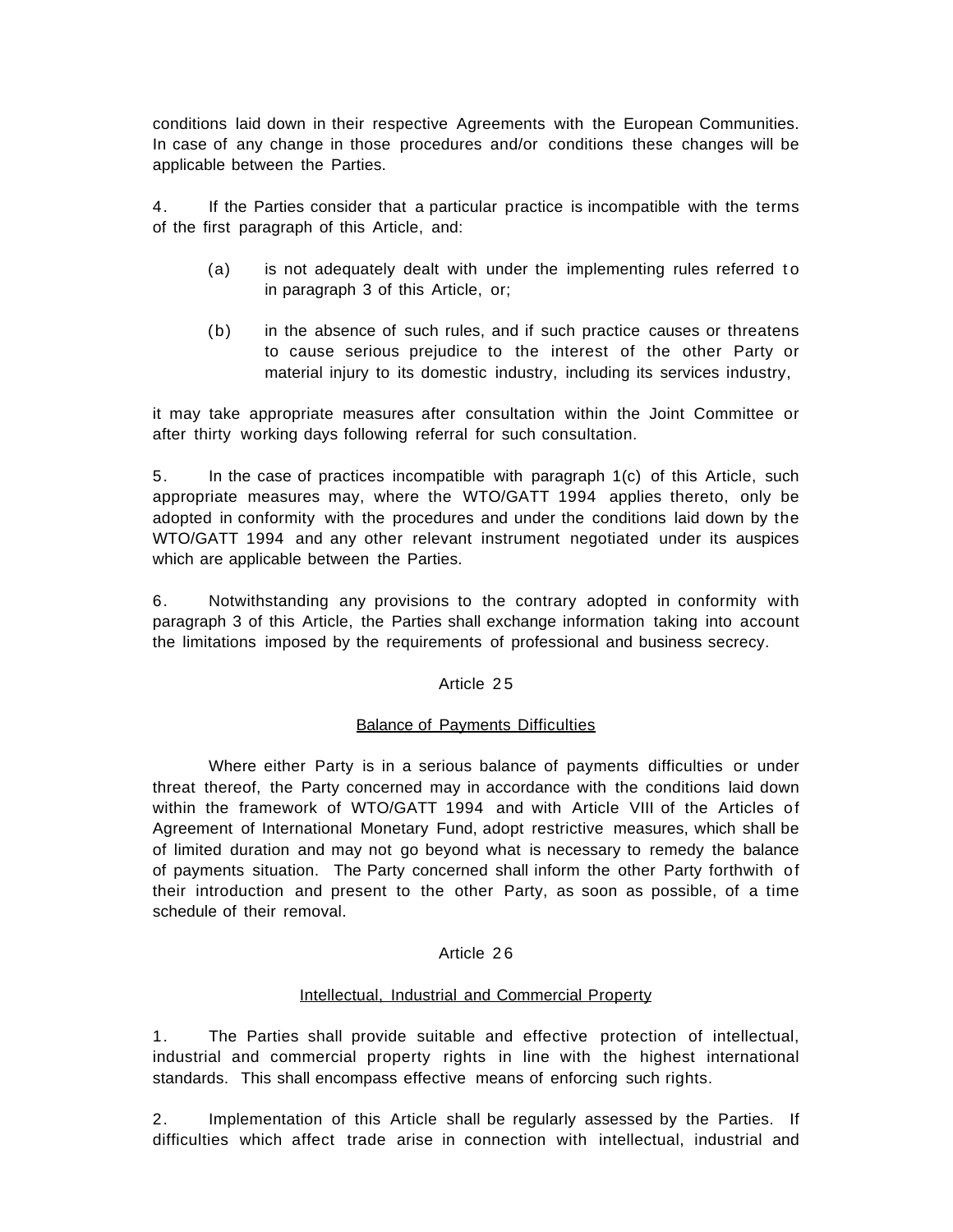commercial property rights, either Party may request urgent consultations to find mutually satisfactory solutions.

#### Article 2 7

### Public Procurement

1. The Parties consider the opening up of the award of public contracts on the basis of non-discrimination and reciprocity, to be a desirable objective.

2. As of the entry into force of this Agreement, both Parties shall grant each other's companies access to contract award procedures a treatment no less favorable than that accorded to companies of any other country.

### Article 2 8

### Establishment of the Joint Committee

1. A Joint Committee is hereby established in which each Party shall be represented. The Joint Committee shall be responsible for the administration of this Agreement and shall ensure its proper implementation.

2. For the purpose of the proper implementation of this Agreement, the Parties shall exchange information and, at the request of either Party, shall hold consultations within the Joint Committee. The Joint Committee shall keep under review the possibility of further removal of the obstacles to trade between the Parties.

3. The Joint Committee may, in accordance with the provisions of paragraph 3 of Article 29, take decisions in the cases provided for in this Agreement. On other matters the Joint Committee may make recommendations.

#### Article 2 9

# Procedures of the Joint Committee

1. For the proper implementation of this Agreement, the Joint Committee shall meet at an appropriate level whenever necessary upon request but at least once a year. Either Party may request a meeting be held.

2. The Joint Committee shall act by common agreement.

3. If a representative in the Joint Committee of a Party to this Agreement has accepted a decision subject to the fulfilment of constitutional requirements the decision shall enter into force, if no later date is contained therein, on the day the lifting of the reservation is notified.

4. The Joint Committee shall adopt its rules of procedure which shall, inter alia, contain provisions for convening meetings and for the designation of the Chairman and his/her term of office.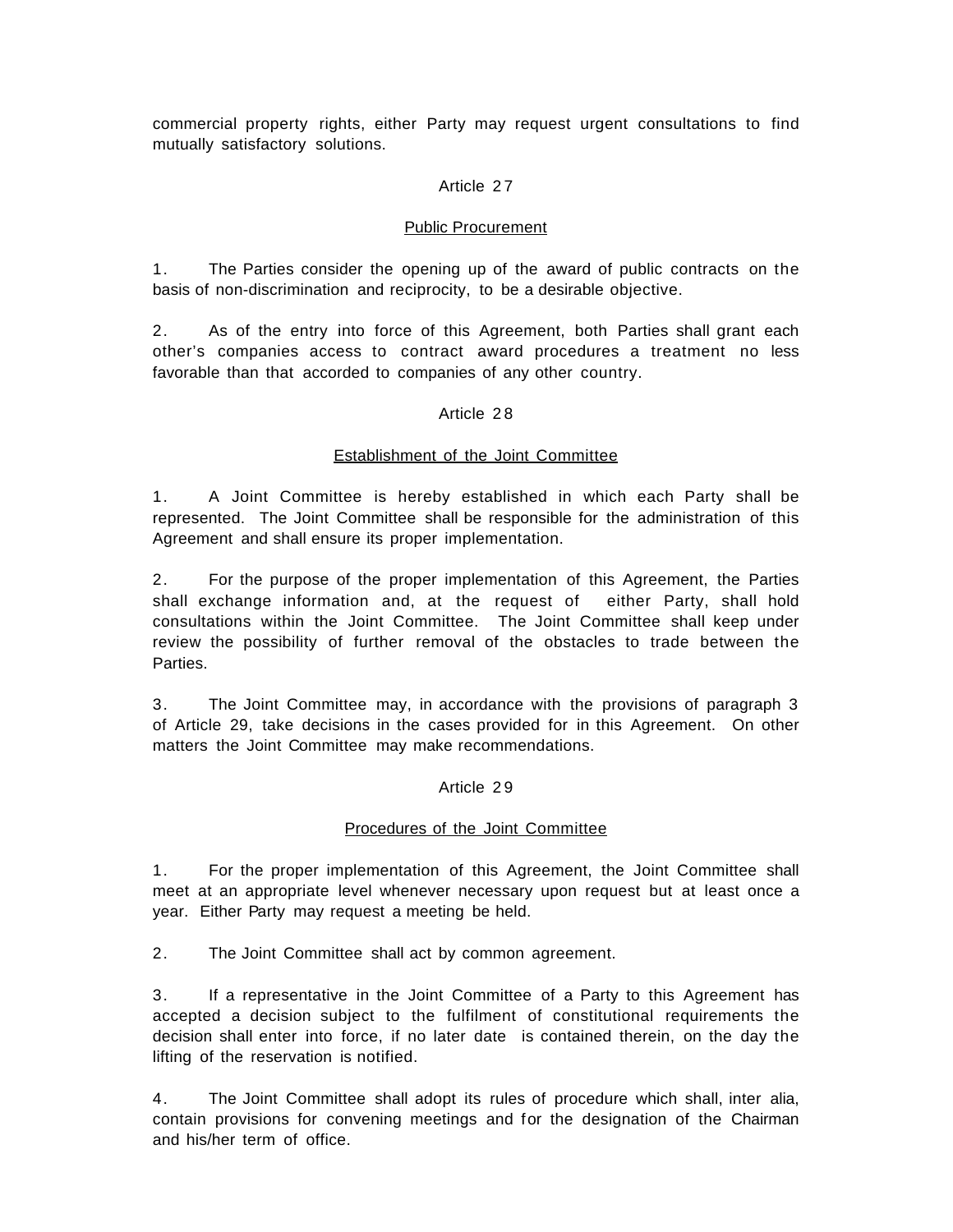5. The Joint Committee may decide to set up such sub-committees and working parties as it considers necessary to assist it in accomplishing its tasks.

#### Article 3 0

#### **Security Exceptions**

Nothing in this Agreement shall prevent a Party from taking any measures which it considers necessary:

(a) to prevent the disclosure of information contrary to its essential security interests;

- (b) for the protection of its essential security interests or for the implementation of international obligations or national policies:
	- (i) relating to the traffic in arms, ammunition and implements of war and to such traffic in other goods, materials and services as is carried on directly or indirectly for the purpose of supplying a military establishment; or
	- (ii) relating to the non-proliferation of biological and chemical weapons, nuclear weapons or other nuclear explosive devices; or
	- (iii) in time of war or other serious international tension constituting threat of war.

#### Article 3 1

#### General Exceptions

This Agreement shall not preclude prohibitions or restrictions on imports, exports or goods in transit justified on grounds of public morality, public policy or public security; the protection of health and life of humans, animals or plants; the protection of national treasures possessing artistic, historic or archaeological value; the protection of intellectual, industrial and commercial property. Such prohibitions or restrictions must not, however, constitute a means of arbitrary discrimination or a disguised restriction on trade between the Parties.

#### Article 3 2

#### Fulfilment of Obligations

1. The Parties shall take all necessary measures to ensure the achievement of the objectives of this Agreement and the fulfilment of their obligations under this Agreement.

2. If either Party considers that the other Party has failed to fulfill an obligation under this Agreement, the Party concerned may take the appropriate measures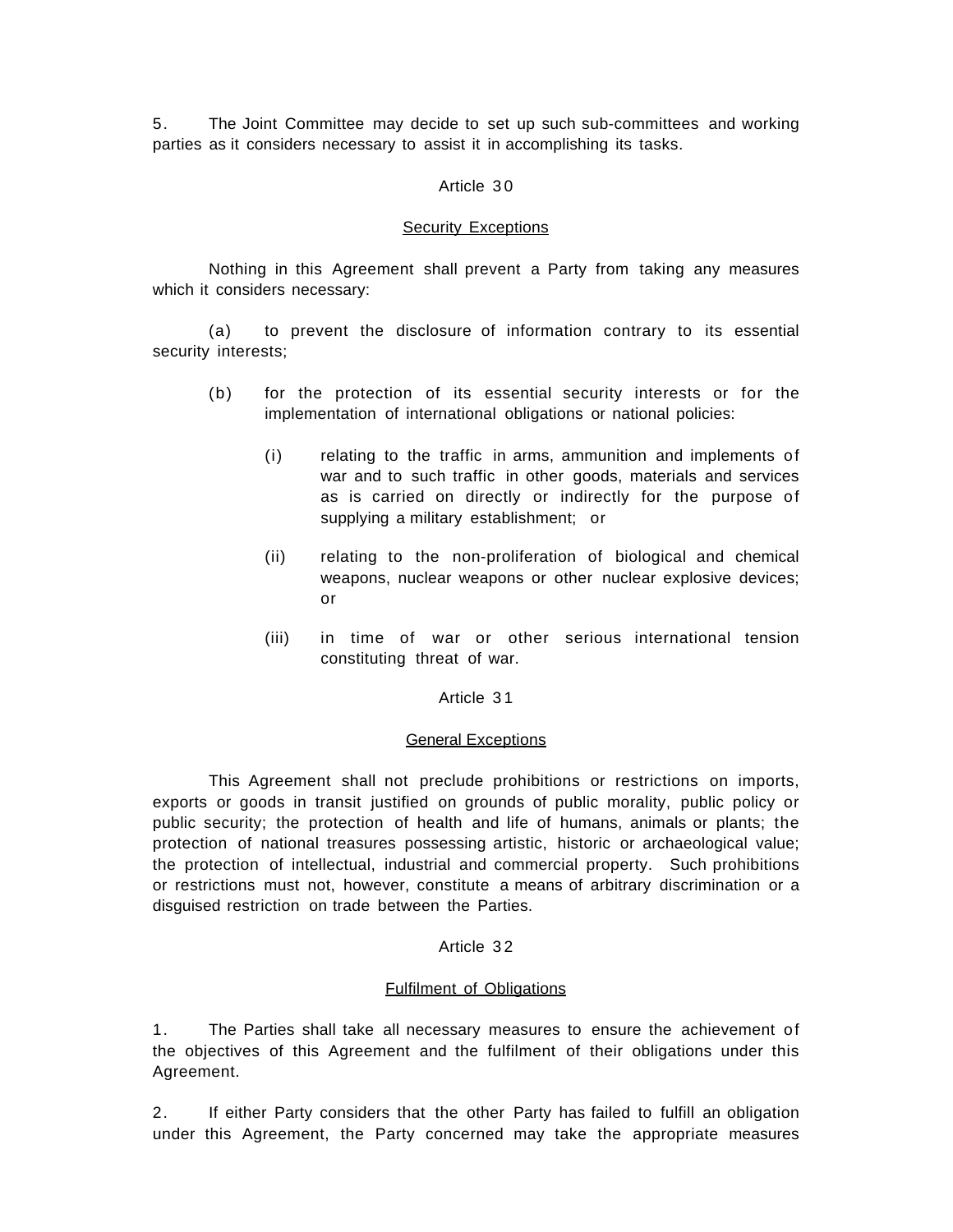under the conditions and in accordance with the procedures laid down in Article 21 of this Agreement.

### Article 3 3

### Evolutionary Clause

1. Where either Party considers that it would be useful in the interest of the economies of the Parties to develop the relations established by this Agreement by extending them to fields not covered thereby, it shall submit a reasoned request to the other Party. The Parties may instruct the Joint Committee to examine this request and, where appropriate, to make recommendations to them, particularly with a view to opening negotiations.

2. Agreements resulting from the procedure referred to in paragraph 1 will be subject to ratification or approval by the Parties to this Agreement in accordance with their internal legal procedures.

### Article 3 4

### Amendments

Amendments to this Agreement, including to its Annexes and Protocols, shall enter into force on the date of receipt of the last notification, via diplomatic channels, confirming that all internal legal procedures required by either Party for their entry into force have been concluded.

# Article 3 5

#### Protocols and Annexes

Protocols and Annexes and Record of Understanding 1 and 2 to this Agreement shall form an integral part thereof. The Joint Committee may decide to amend the Protocols and Annexes in accordance with the internal legislation of the Parties.

#### Article 3 6

#### Validity and Termination

1. This Agreement is concluded for an unlimited period.

2. Each party may denounce this Agreement by means of a written notification to the other Party. This Agreement shall cease to apply after six months from the date of receipt of the written notification by the other Party.

Article 3 7

# **Entry into Force**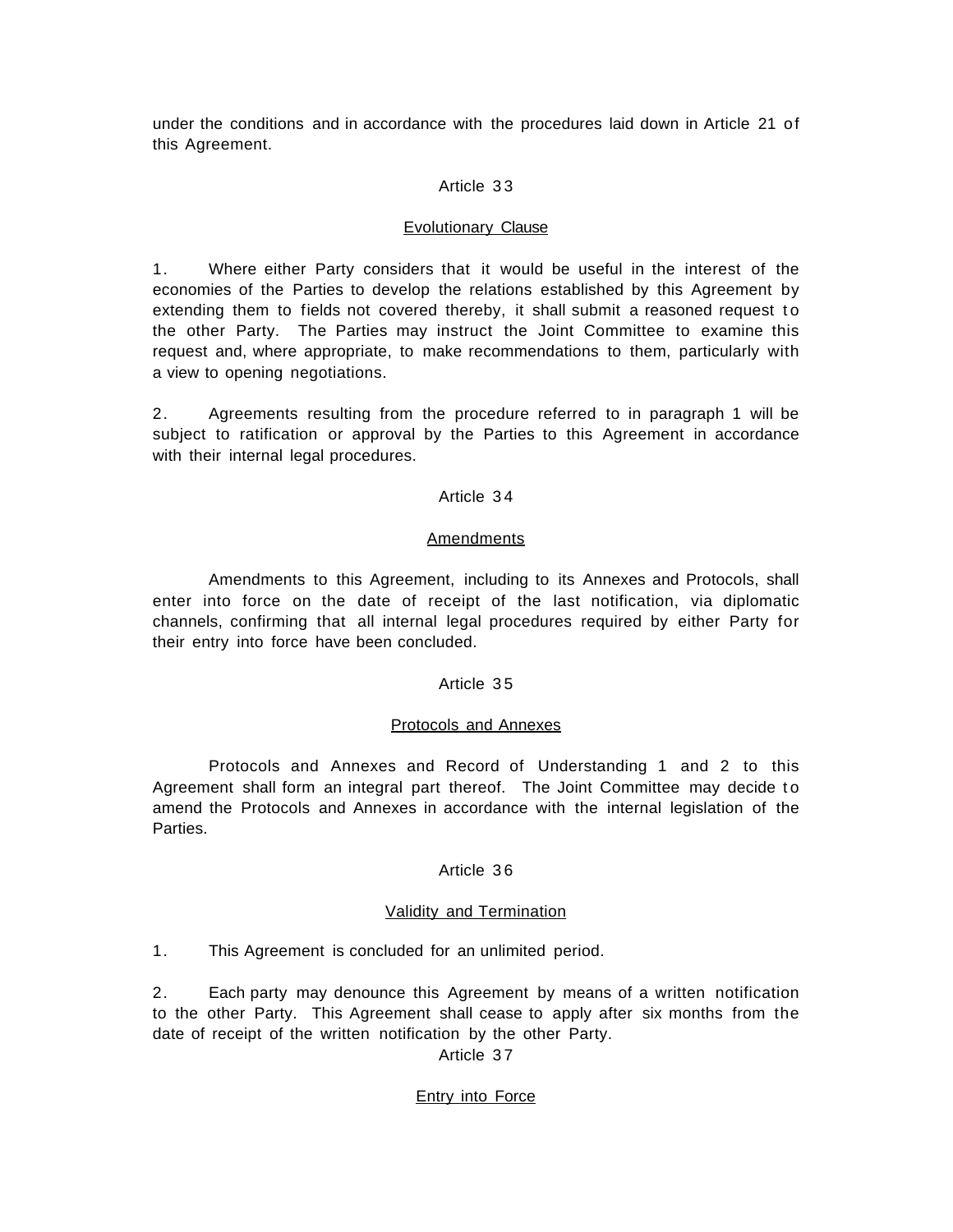This Agreement shall enter into force on the first day of the second month, from the last notification, via diplomatic channels between the Parties, on entry into force of this Agreement in accordance with the internal legislation of the Parties.

DONE at Ankara, this 7<sup>th</sup> day of September 1999, in duplicate copies, in the Macedonian, Turkish and English languages, all texts being equally authentic. In case of any divergence in the interpretation of this Agreement, the English text shall prevail.

Macedonia

For the Republic of Turkey **For the Republic of**